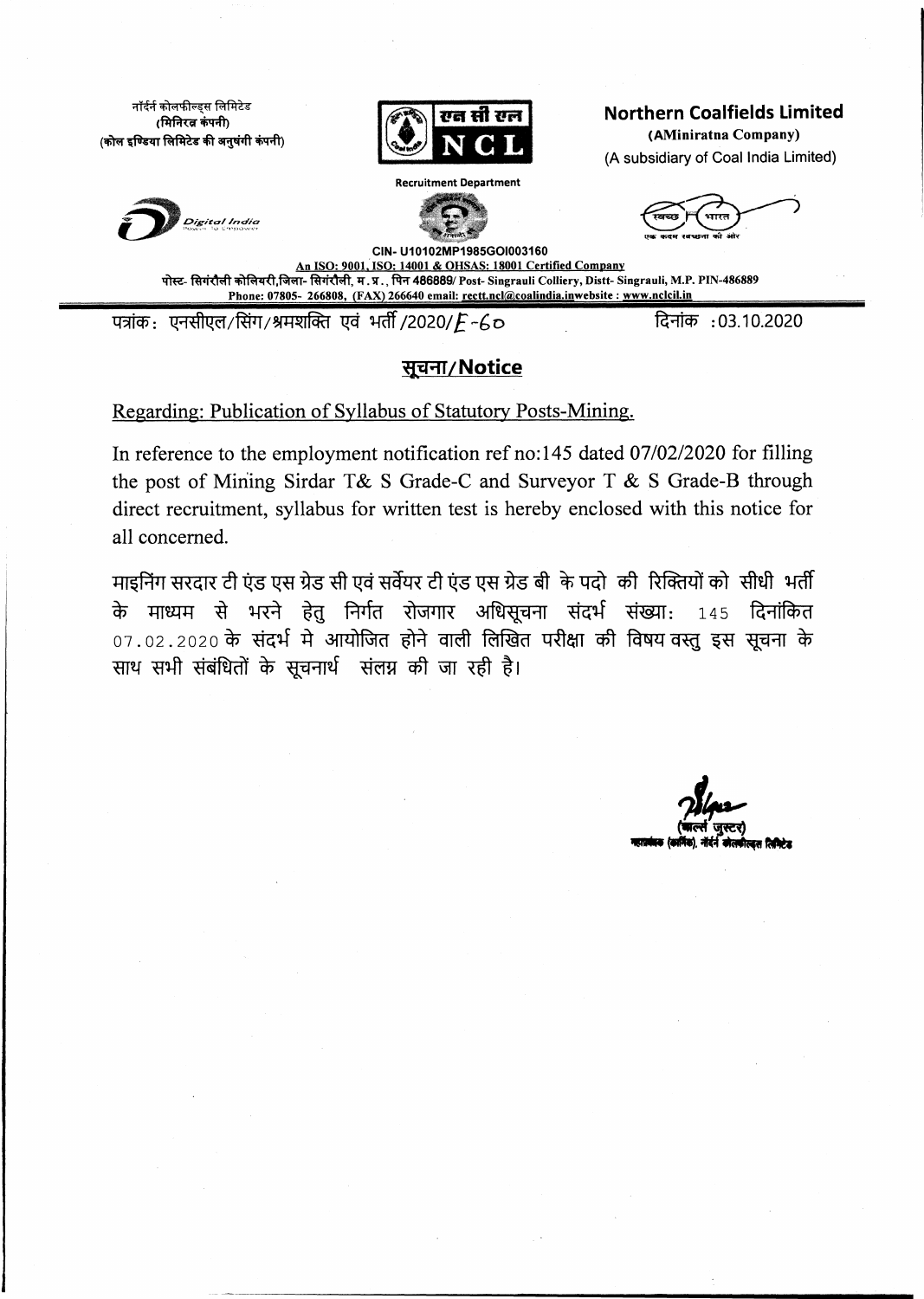## **Notification No 145 dated 07.02.2020 (Statutory Posts - Mines)**

## **Post Name: Mining Sirdar T&S Gr. C**

#### **Section A**

#### **(1-70 questions, MCQ of one mark each)-70 Marks**

(1-70 प्रश्न, 70 वस्तुनिष्ठ प्रश्न प्रत्येक 1 अंक का) -70 अंक

## *70 questions from assessing Technical domain knowledge the syllabus will be as follows:*

- 1. Opencast coal mine working; bench formation, dump management and haul road design.
- 2. Shotfiring and transport and use of explosives in mines.
- 3. Safety issues in opencast workings, transport of material, working at heights, marching and deployment of heavy machines etc.
- 4. Preliminary idea about reclamation operation in opencast mining.
- 5. Preliminary understanding about safety management plan.
- 6. Provisions of the Coal Mines Regulations, 2017, Rules and Bye-laws made under the Mines Act, 1952, relating to the safety of persons employed in Mines in general and to the duties of Sirdars and Shotfirer's in particular.
- 7. Writing of reports.

Etc. as per the courses offered by the Recognized Institutes.

## Post Name : Mine Surveyor T&S Gr. B

#### **Section A**

**(1-70 questions, MCQ of one mark each)-70 Marks**

#### (1-70 प्रश्न, 70 वस्तुनिष्ठ प्रश्न प्रत्येक 1 अंक का) -70 अंक

*70 questions from assessing Technical domain knowledge the syllabus will be as follows:*

- 1. Linear Measurement: Instruments for measuring distance ranging; chain surveying; errors in Chaining and plotting; Optical Square.
- 2. EDM: Principles of measurement; types; correction and selection of instruments.
- 3. Angular Measurement: Prismatic Compass; bearing of lines; Local Attraction; Magnetic Declination.
- 4. Plan Table Surveying: Methods Contouring using plain table and micro-optic alidade.
- 5. Miners' dials and other compass instruments: dialing; loose and fast needle surveying.
- 6. Theodolite: Modem Micro-Optic theodolite; Measurement of Horizontal and vertical angles; theodolite traversing; traverse calculation; computation of co-ordinates; adjustment of traverse; temporary and permanent adjustment.
- 7. Total Stations; Surveying by total stations, errors, adjustments, and applications.
- 8. Leveling: Leveling Instrument; types of leveling; booking and reduction methods; temporary and permanent adjustment of levels; geometrical, trigonometric and physical leveling; characteristics and uses of contours; method of contouring; traverse; coordinates and leveling problems.
- 9. Tachometry
- 10. Controlled surveys: Triangulation; Trilateration; application of GPS and total station in mine surveying.
- 11. Use, Care, Testing and adjustments of instruments.
- 12. Field astronomy: Astronomical terms; determination of true bearing by equal altitude method;Gyro Theodolite; Principles and determination of Gyro north, astronomical